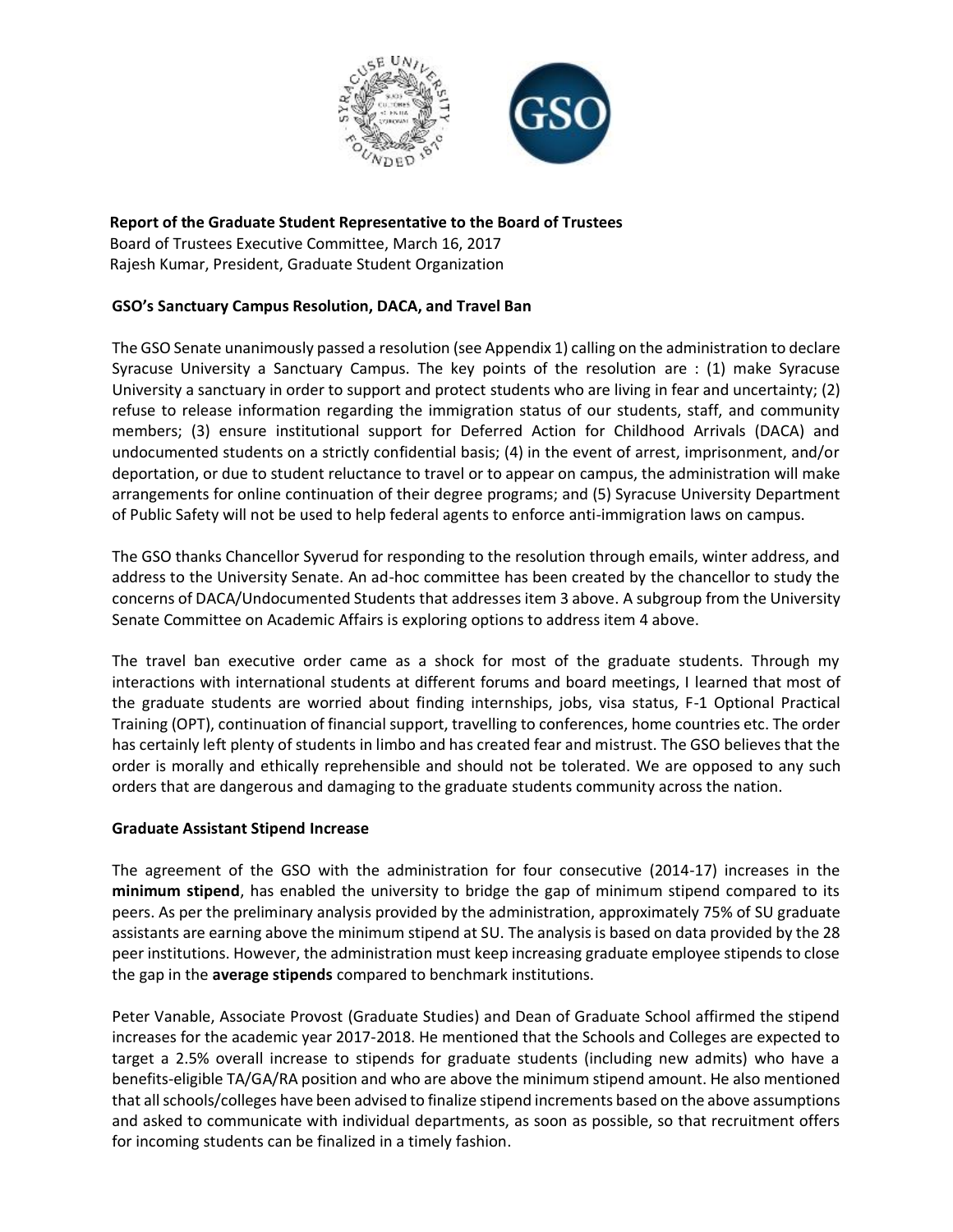The GSO senate welcomes the increase but believes that the increase percentage should have been more, as the gap in the **mode stipends** compared to benchmark institutions is quite large (~20%). In other words, *most of the peer institutions are offering 20% higher stipends than SU*. The GSO agrees with the administration that academic program-level benchmarking may be more effective and impactful for stipend increase. Therefore, the GSO requests the university administration to gather academic-program level stipend data from peer institutions and plan the increase accordingly to bridge the gap.

The GSO is thankful to the University leadership, especially Gwenn Judge, Peter Vanable, and Provost Wheatley for pursuing increases to graduate assistant stipends as evidenced by the closing gap in the minimum stipends compared to benchmark institutions.

# **Ombuds Office**

The University administration has agreed to our request to consider an Ombuds Office Model that includes mechanisms to address graduate student's grievances. LaVonda Reed, Associate Provost (Faculty Affairs), and Peter Vanable, Associate Provost (Graduate Studies) and Dean of Graduate School invited me to discuss the logistics, including the location, scope, reporting structure, and hours of availability. Associate Provost Reed mentioned that she will submit the final proposal to the Offices of the Provost and Chancellor by the end of this semester.

## **Childcare Subsidy**

Childcare support for graduate student parents has been an important concern for many years. The GSO appreciates Chancellor Syverud for recognizing the importance of providing proper childcare support for graduate students and faculty parents. Without proper childcare support, the graduate student parents face several difficulties; including not being able to attend classes that are offered beyond business hours; taking after-hours TA sessions; working on group homework, assignments, and exams; attending research group meetings; and fulfilling their responsibilities as teaching and/or research assistants, in a timely and effective manner. These problems sometimes lead to a poor GPA, poor productivity, anxiety, and mental health issues.

Availability and affordability have been the major concerns with the Early Education and Child Care Center and the Bernice Wright Nursery School located on South Campus. The EECCC uses a sliding scale to determine cost, adjusting the price based on parent income. The lowest fee is **\$134 a week**. The center takes a maximum of 60 children and the waitlist is about one to two years. More than 171 children are currently on wait list as the center follows a policy "once you get in, you're in until you graduate".

The short-term solution to the childcare issue may be to extend (reinstate) the childcare subsidy to the graduate student parents. The University offered childcare subsidy as a pilot program in Spring 2015. It was funded by the fringe benefits budget. Thirty-five students were awarded the subsidy. An amount of \$375 per eligible dependent child up to a maximum of \$750 per household (2 children) **per year** was awarded. In short, the pilot program costed approximately \$15,000. The Childcare Task Force of GSO can help with receiving, reviewing, and approving the subsidy applications, and GSO comptroller can help with the reimbursement process. The GSO urges the university administration to provide the funding and requests to find a permanent solution to childcare problem.

#### **Graduate Student Activity Fee Increase**

The GSO senate unanimously passed a resolution (see Appendix 2) to increase the graduate student activity fee from \$40 per semester to \$50 per semester (\$100 per academic year). The finance committee cited the increase is due to increased GSO spending, specifically towards Service Providers, the Travel Grant Program, Registered Student Organizations (RSOs), and Special Programming. Moreover, the activity fee has been constant for past several years as well as revenues have been decreasing in line with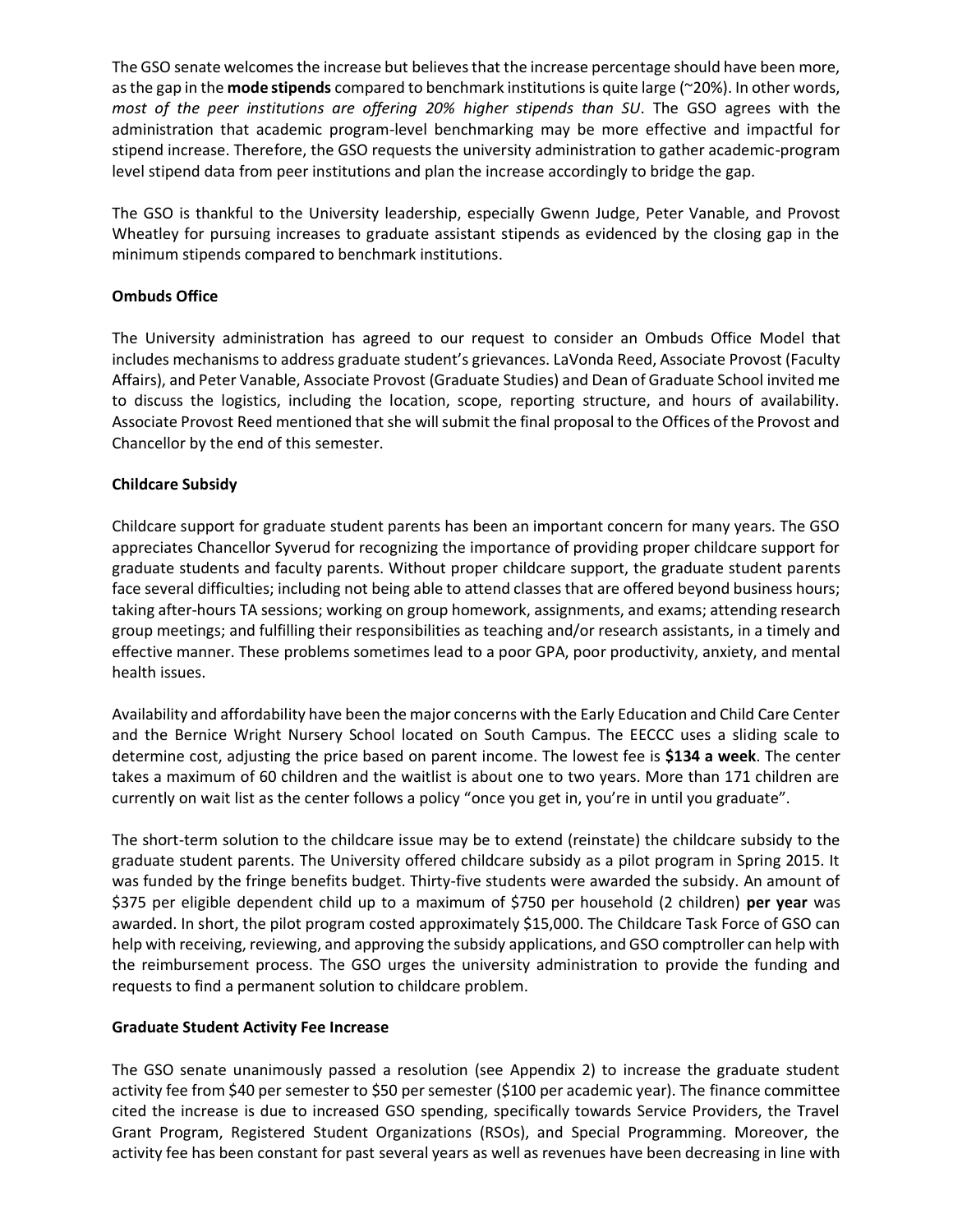University enrollment figures. It may be worth noting that two similar resolutions were voted down by the GSO senate in the past

## **Appendix 1**

## **GSO Senate Resolution 17.05**

## **A Resolution Calling for the Declaration of Syracuse University as a Sanctuary Campus**

**Whereas,** the Graduate Student Organization Senate recognizes the necessity to feel accepted, safe, and protected as part of the Syracuse community; and

**Whereas,** in a recent email to our community, Chancellor Syverud stated, "Syracuse University is built upon a deep sense of an inclusive community... a promise to include all voices, to listen to all viewpoints, and to embrace all members irrespective of race, ethnicity, nationality, religion, gender, gender identity, sexual orientation, citizenship, disability, veteran-military status and political views;" and

**Whereas***,* our campus is home to a diverse group of students, staff, and workers. In order to realize that goal and to uphold the University's commitment to its values of diversity and inclusion, we must act to protect those members of our community who are most at-risk and vulnerable to the anticipated policies of mass deportation; and

**Whereas,** members of our community are likely to be affected by the president-elect's proposed antiimmigrant policy; therefore, be it

*Resolved,* that that the GSO calls on the Syracuse University administration to refuse to comply with immigration authorities regarding deportations or raids. Understanding that making our shared university a sanctuary is a concrete action that we can take to support and protect our students who are living in fear and uncertainty; and

*Resolved*, that the GSO calls on the Syracuse University Department of Public Safety to not act on behalf of federal agents to enforce immigration laws; and

*Resolved,* that the GSO calls for guaranteed privacy by refusing to release information regarding the immigration status of our students, staff, and community members; and

*Resolved***,** that the GSO calls for the administrations to refuse any use of E-Verify; and

*Resolved,* that the GSO calls for the administration to assign an administrative office with the responsibility for counseling Deferred Action for Childhood Arrivals (DACA) students on their educational situation and advertise that DACA student counseling services are available on a strictly confidential basis; and

*Resolved,* that in the event of arrest, imprisonment, and/or deportation, or due to student reluctance to travel to or appear on campus, the GSO calls on the administration to make arrangements for online continuation of their degree programs; and

*Resolved,* that the GSO urges that these measures are taken immediately so that DACA students can be assured of institutional support towards continuing in school next semester, retention, and completion of their degree programs; and

*Resolved,* that the GSO calls on the administration to invest in faculty and staff training to support undocumented students; and